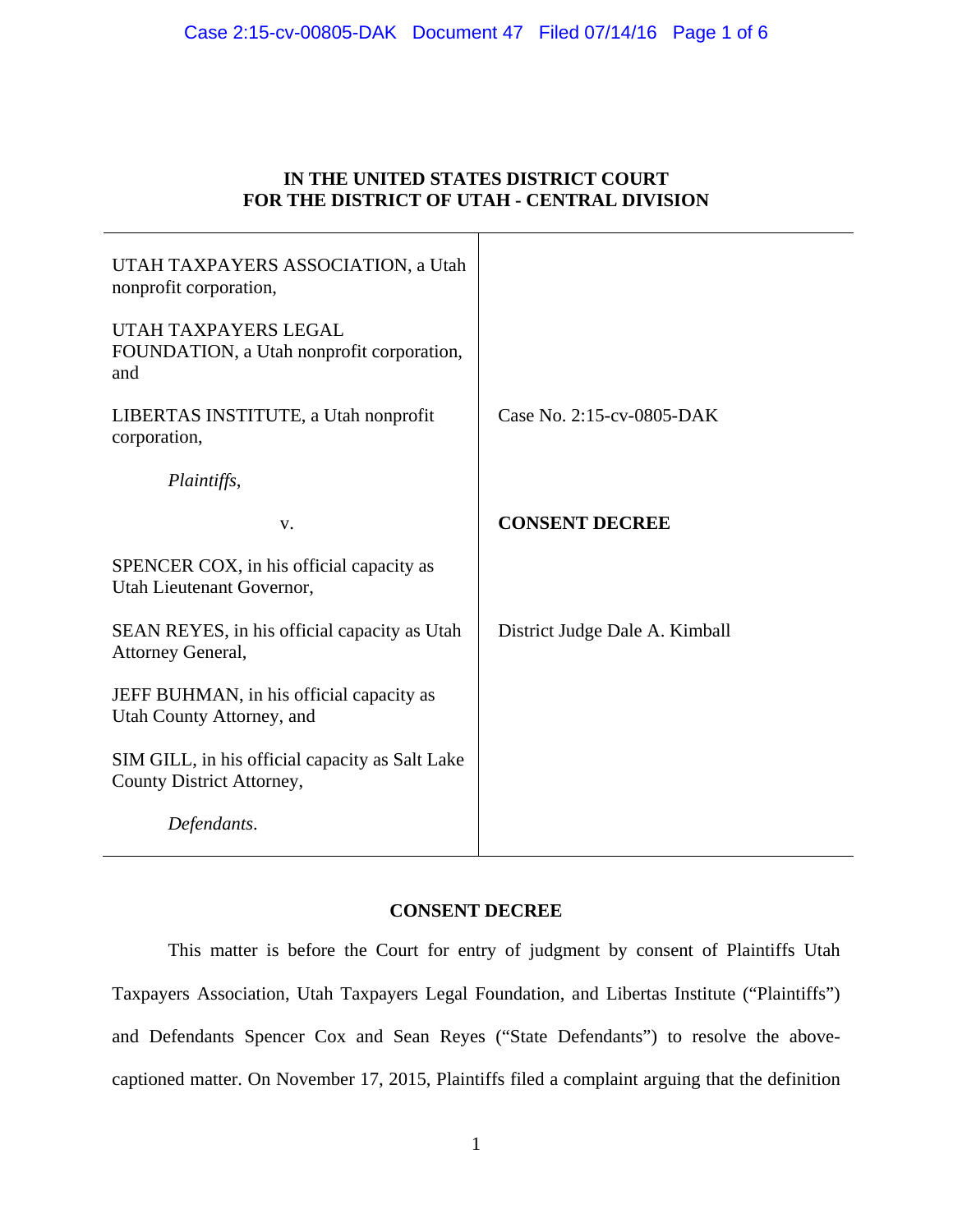#### Case 2:15-cv-00805-DAK Document 47 Filed 07/14/16 Page 2 of 6

of "political purposes" at § 20A-11-101(40) is vague and therefore unenforceable; that the definition of "political issues expenditures" at § 20A-11-101(39) is unenforceable because it is vague; that the donor disclosure regime at §§ 20A-11-701 and -702 fails to comply with the standard of the major purpose test set forth in *Buckley v. Valeo*, 424 U.S. 1, 70 (1976), and with exacting scrutiny's tailoring requirements; that the system of prorated disclosure reporting at §§ 20A-11-701(3) and -702(3) fails to meet *Buckley*'s exacting scrutiny test; that the compelled warnings to potential donors at §§ 20A-11-701(4) and -702(4) violate the First Amendment protection against compelled speech; and that §§ 20A-11-701 and -702 discriminate against corporations, including nonprofit corporations, in violation of equal protection guarantees.

On April 19, 2016, the parties agreed to a statement of Stipulated Undisputed Facts. On May 31, 2016, Plaintiffs filed a motion for summary judgment, requesting that the Court declare Utah Code Ann. §§ 20A-11-101(39); 20A-11-101(40); 20A-11-701; and 20A-11-702 unconstitutional and that it enjoin enforcement of those provisions.

State Defendants also filed for summary judgment, arguing that the matter is not justiciable because neither the Office of the Utah Lieutenant Governor nor the Office of the Utah Attorney General has ever conducted an investigation or enforcement action pursuant to Utah Code Ann. §§ 20A-11-701 and -702, such that there is not a credible threat of prosecution. State Defendants further argued that, even if the matter were justiciable, they are entitled to summary judgment as to § 20A-11-101(39) and (40) because the provisions Plaintiffs identified there are not unconstitutionally vague. State Defendants conceded, however, that Utah Code Ann. §§ 20A-11-701 and -702 fail the major purpose test under *Buckley*, and that organizations not meeting that test may only be subjected to event-related disclosure regimes whose requirements are "less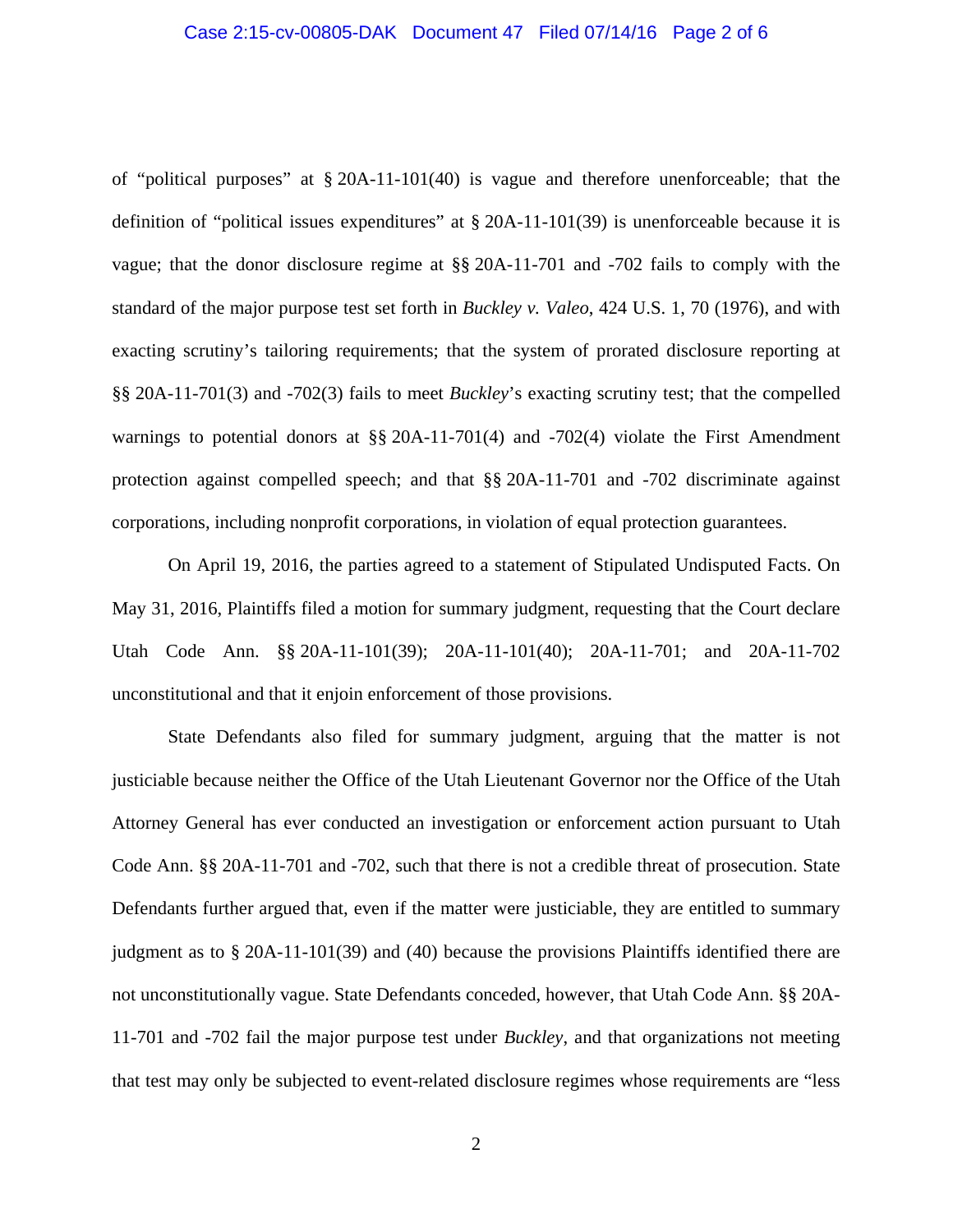## Case 2:15-cv-00805-DAK Document 47 Filed 07/14/16 Page 3 of 6

restrictive than imposing the full panoply of [status-related] regulations." *FEC v. Mass. Citizens for Life, Inc.*, 479 U.S. 238, 262 (1986). They also conceded that as-applied to Plaintiffs the prorating system at Utah Code Ann. §§ 20A-11-701(3) and -702(3) fails to meet exacting scrutiny's substantial relation test; that the disclosure requirement at Utah Code Ann. §§ 20A-11- 701(4) and -702(4) is not narrowly tailored to serve a compelling interest; and that the distinction between corporations and unions created by Utah Code Ann. §§ 20A-11-701 and -702 was foreclosed by the Supreme Court in *Citizens United v. FEC*, 558 U.S. 310 (2010).

Plaintiffs and State Defendants agree that it is in the Parties' best interests, and the State Defendants believe it is in the public interest, to resolve this matter on mutually agreeable terms without resort to protracted litigation. The Parties therefore agree and stipulate to the Court's entry of this Consent Decree resolving Plaintiffs' Verified Complaint against State Defendants.

## **PARTIES**

Plaintiffs are Utah Taxpayers Association, a nonprofit corporation organized under the Internal Revenue Code ("IRC") 26 U.S.C. § 501(c)(4) and Utah Code Ann. § 16-6a-102(34) and headquartered in Draper, Utah; Utah Taxpayers Legal Foundation, a nonprofit corporation organized under IRC  $\S 501(c)(3)$  and Utah Code Ann.  $\S 16-6a-102(34)$  and headquartered in Draper, Utah; and Libertas Institute, a nonprofit corporation organized under IRC  $\S 501(c)(3)$ and Utah Code Ann. § 16-6a-102(34) and headquartered in Lehi, Utah.

Defendants are Spencer Cox, sued in his official capacity as the current Lieutenant Governor of Utah; and Sean Reyes, sued in his official capacity as the current Attorney General of Utah. $1$ 

 $\overline{a}$ 

<sup>&</sup>lt;sup>1</sup> Defendants Jeff Buhman, sued in his official capacity as County Attorney of Utah County, and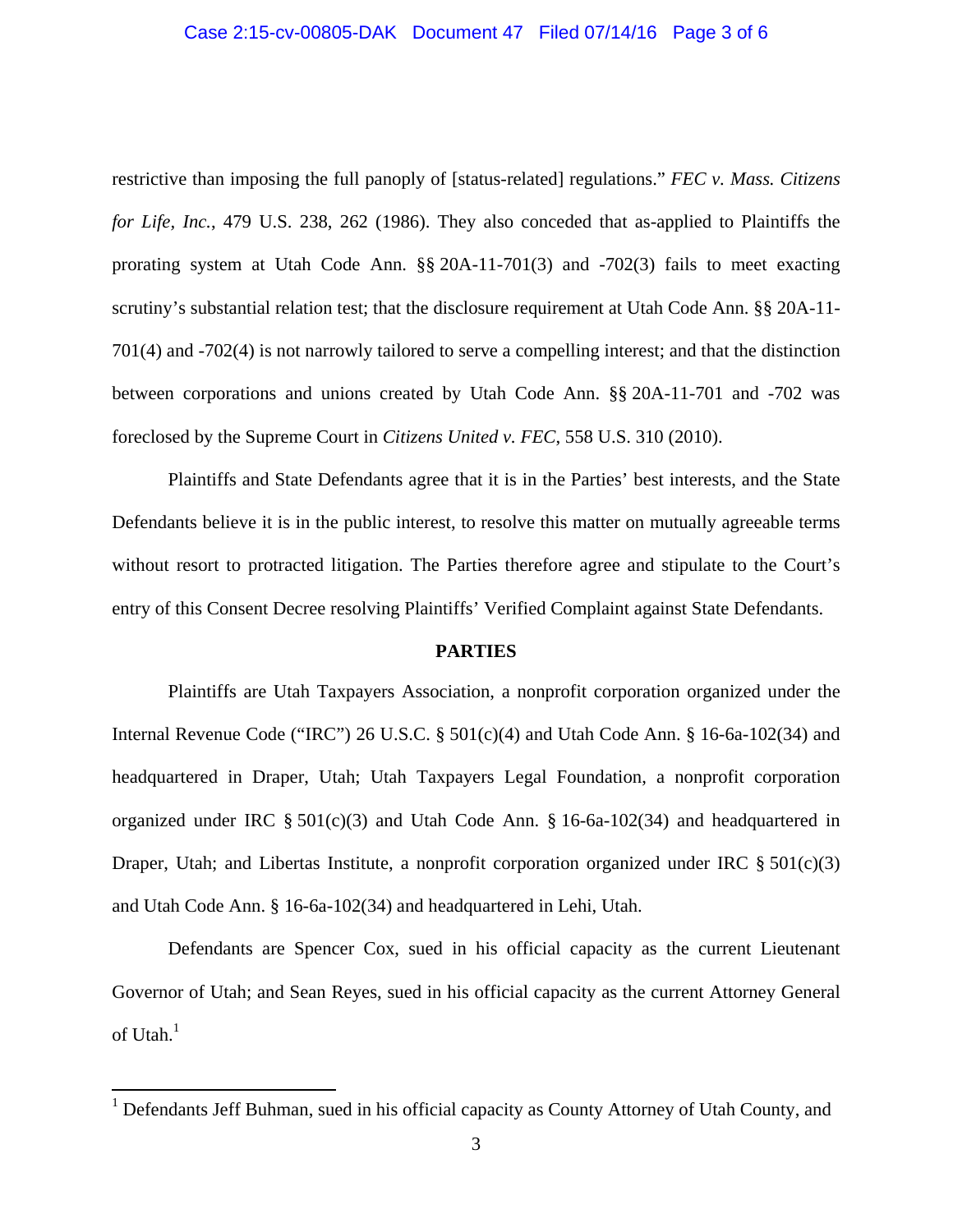### **TERMS OF AGREEMENT**

1. After a full and fair opportunity to litigate their claims, including the filing of motions for summary judgment, Plaintiffs and State Defendants in the above-captioned matter have come to an agreement settling all claims before a Court with the authority to adjudicate the claims on their merits.

2. Settlement and entry of this Consent Decree is made in good faith to avoid expensive and protracted litigation and to finally settle and resolve all claims between the parties that have been raised by the Plaintiffs' Verified Complaint (ECF No. 2).

3. The State Defendants and their agents, officers, and employees agree not to enforce the law currently codified at Utah Code Ann. §§ 20A-11-701 to -702, as modified to create a donor reporting regime by H.B. 43, because imposing such requirements on Plaintiffs for engaging in constitutionally protected political advocacy and political issues advocacy is unconstitutional unless those organizations are political action committees or political issues committees for which such advocacy is their major purpose. In particular, the State Defendants will not impose fines against corporations for failing to comply with the donor reporting regime unless those organizations are political action committees or political issues committees for which such advocacy is their major purpose; file or refer criminal charges against such corporations; or otherwise enforce the donor reporting regime unless those organizations are political action committees or political issues committees for which such advocacy is their major purpose. Furthermore, the State Defendants will by December 31, 2016 ensure that its public guidance—including all types of publication, notice, or guidance, including webpages like

 $\overline{a}$ 

Sim Gill, sued in his official capacity as District Attorney of Salt Lake County, were earlier dismissed from the case.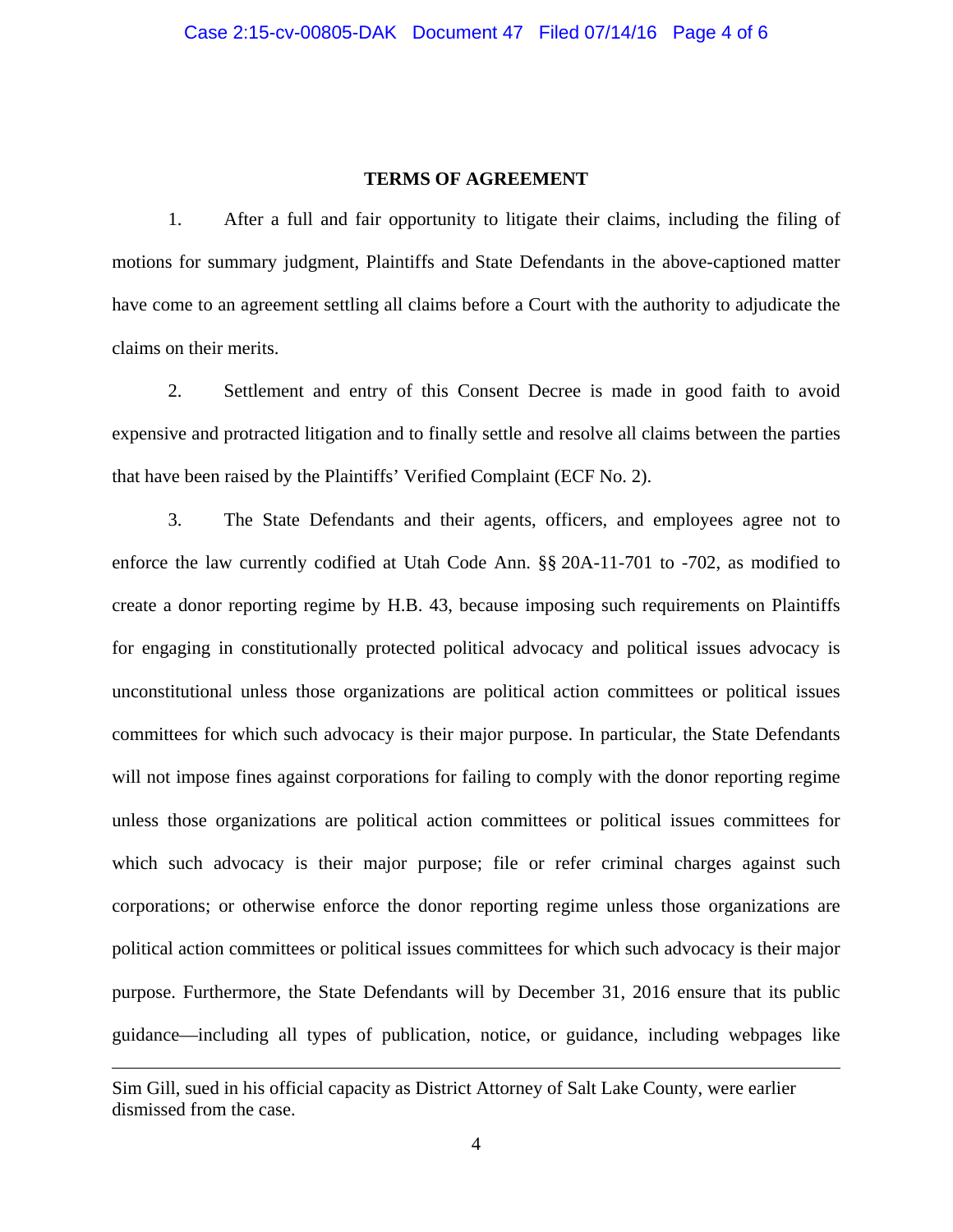#### Case 2:15-cv-00805-DAK Document 47 Filed 07/14/16 Page 5 of 6

disclosures.utah.gov, which explain how to comply with Utah's campaign finance reporting requirements—does not indicate that corporations need to comply with the donor reporting regime unless those organizations are political action committees or political issues committees for which such advocacy is their major purpose.

4. The State Defendants will not prosecute or fine Plaintiffs under Utah Code Ann. § 20A-11-703 or any other provision, for violations of Utah Code Ann. §§ 20A-11-701 to -702 that occurred before, on, or after the date of the Consent Decree.

5. The terms of the Consent Decree shall constitute a contract that may be enforced by the United States District Court for the District of Utah, and this Court shall retain jurisdiction for such purpose. *See Floyd v. Ortiz*, 300 F.3d 1223, 1226, 1226 n.3 (10th Cir. 2002).

6. The Consent Decree benefits, and will be enforceable by, any corporation for which political advocacy or political issues advocacy is not its major purpose, not just the named Plaintiffs.

7. The only issue that remains to be resolved with respect to the State Defendants is Plaintiffs' claim for costs and/or attorney's fees under 42 U.S.C. § 1988. The parties stipulate that Plaintiffs are prevailing parties and are entitled to an award of attorney's fees under 42 U.S.C. § 1988 as against State Defendants. The issue of the amount of attorney's fees and costs shall be determined by the Court by motion in this action, subsequent to the entry of the Consent Decree.

8. Upon entry of the Consent Decree, all substantive issues against the State Defendants will be resolved, and the only issue left to be resolved will be an appropriate award of attorney's fees and costs, if any, as determined by the Court. Plaintiffs do not waive future

5